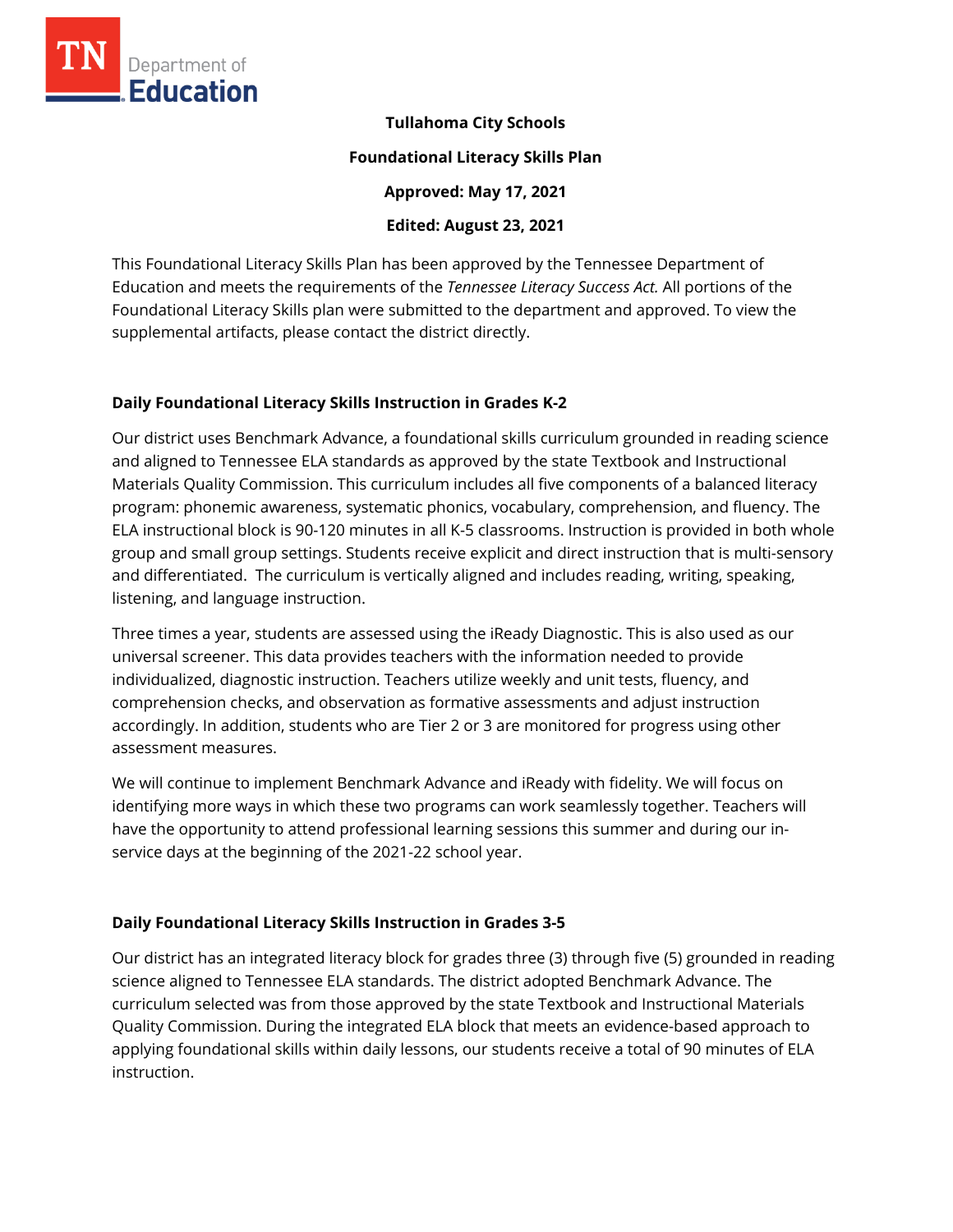Benchmark Advance provides explicit and systematic phonics instruction which includes the following:

Purposeful scope and sequence and spiral review with repetition cycle

Frequent application to real reading and writing experiences

Built-in differentiation for efficient use of instructional time

Print and digital phonics tools

The scope and sequence for foundational skills include the following:

Grade 3: Multisyllabic words and syllabic types

Grade 4: Syllable types and morphology

Grade 5: Morphology with Greek and Latin roots

Three times a year, students are assessed using the iReady Diagnostic. This is also used as our universal screener. This data provides teachers with the information needed to provide individualized, diagnostic instruction. Teachers utilize weekly and unit tests, fluency, and comprehension checks, and observation as formative assessments and adjust instruction accordingly. In addition, students who are Tier 2 or 3 are monitored for progress using other assessment measures.

We will continue to implement Benchmark Advance and iReady with fidelity. We will focus on identifying more ways in which these two programs can work seamlessly together. Teachers will have the opportunity to attend professional learning sessions this summer and during our in-service days at the beginning of the 2021-22 school year.

# **Approved Instructional Materials for Grades K-2**

Benchmark - K-5 Advance

## **Approved Instructional Materials for Grades 3-5**

Benchmark - K-5 Advance

## **Additional Information about Instructional Materials**

We also use iReady Reading and its instructional components.

# **Universal Reading Screener for Grades K-5. This screener complies with RTI<sup>2</sup>and Say Dyslexia requirements.**

i-Ready Suite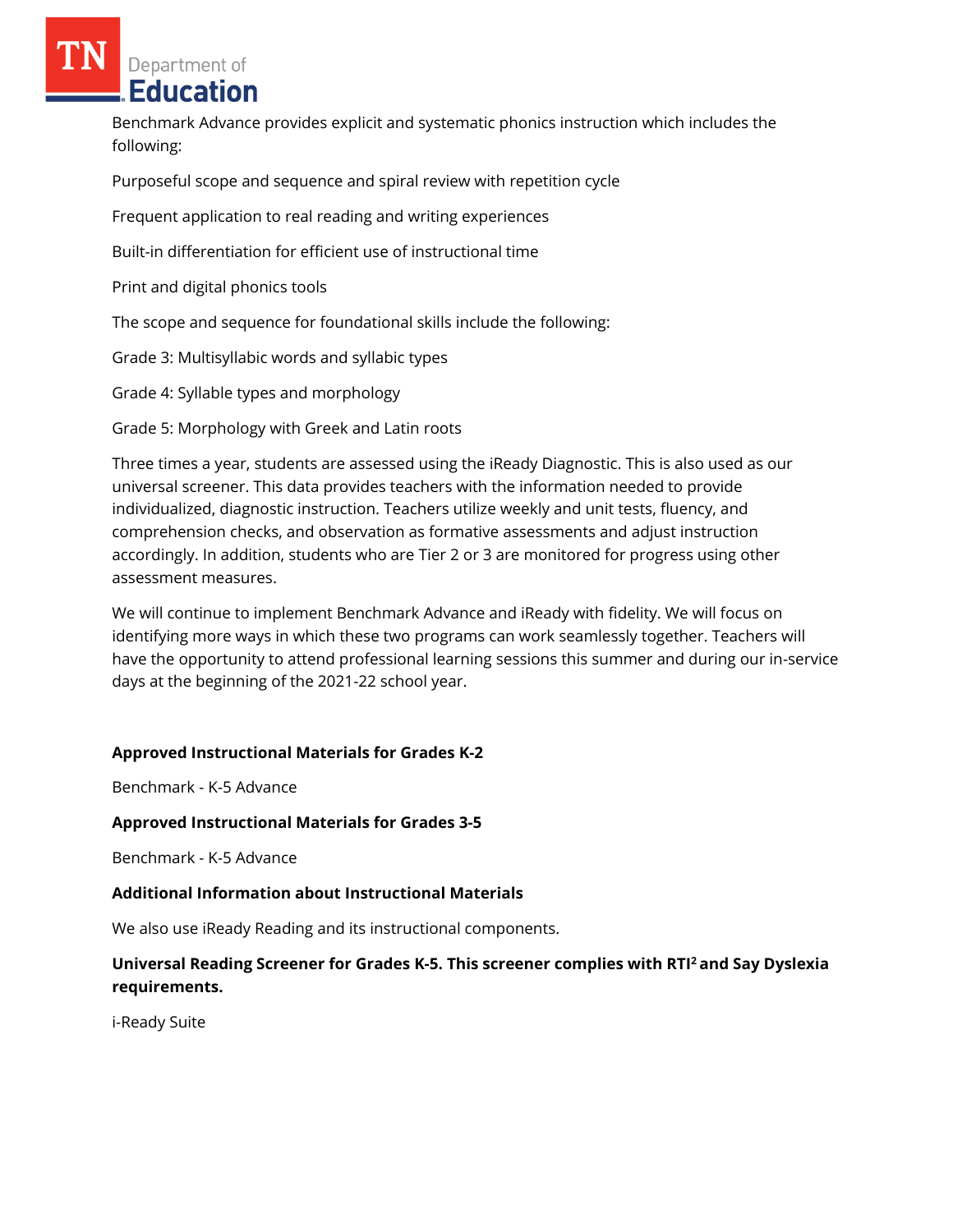# **Intervention Structure and Supports**

Students identified at-risk for a significant reading deficiency or identified with a significant reading deficiency are provided intervention daily. Trained staff provide additional time to students requiring Tier II interventions above Tier 1 instruction. Remedial interventions may include SPIRE, Sounds Sensible, Visualizing & Verbalizing, Sidewalks Intervention, FCRR, and ReadWell. Tier II groups meet for at least 30 minutes each day and are monitored every other week. Tier III interventions are in addition to Tier 1 and are longer and more intense than Tier II. These groups meet for at least 45 minutes each day and are monitored weekly. Trained RTI staff works with our students to provide quality research-based instruction. Progress monitoring is done with iReady, EasyCBM, STAR, and other assessments that are available to target and assess various deficit areas.

In several grades, Tier II is provided by the classroom teacher, and Tier III is provided by the interventionist. Tier II for Grades K-2 are reflected on the attached scheduled. Tier III is pull-out and is provided during the day. Students are not pulled from Tier I Reading or Math, Related Arts, lunch, or recess.

Intervention teams meet with stakeholders to discuss progress or lack of and make adjustments as needed. Interventionists are involved in leadership team meetings as well as PLCs at the schools.

Here are examples of the interventions that are used with students who have characteristics of dyslexia:

Phonological Awareness

Seeing Stars

Sounds Sensible (K SPIRE program)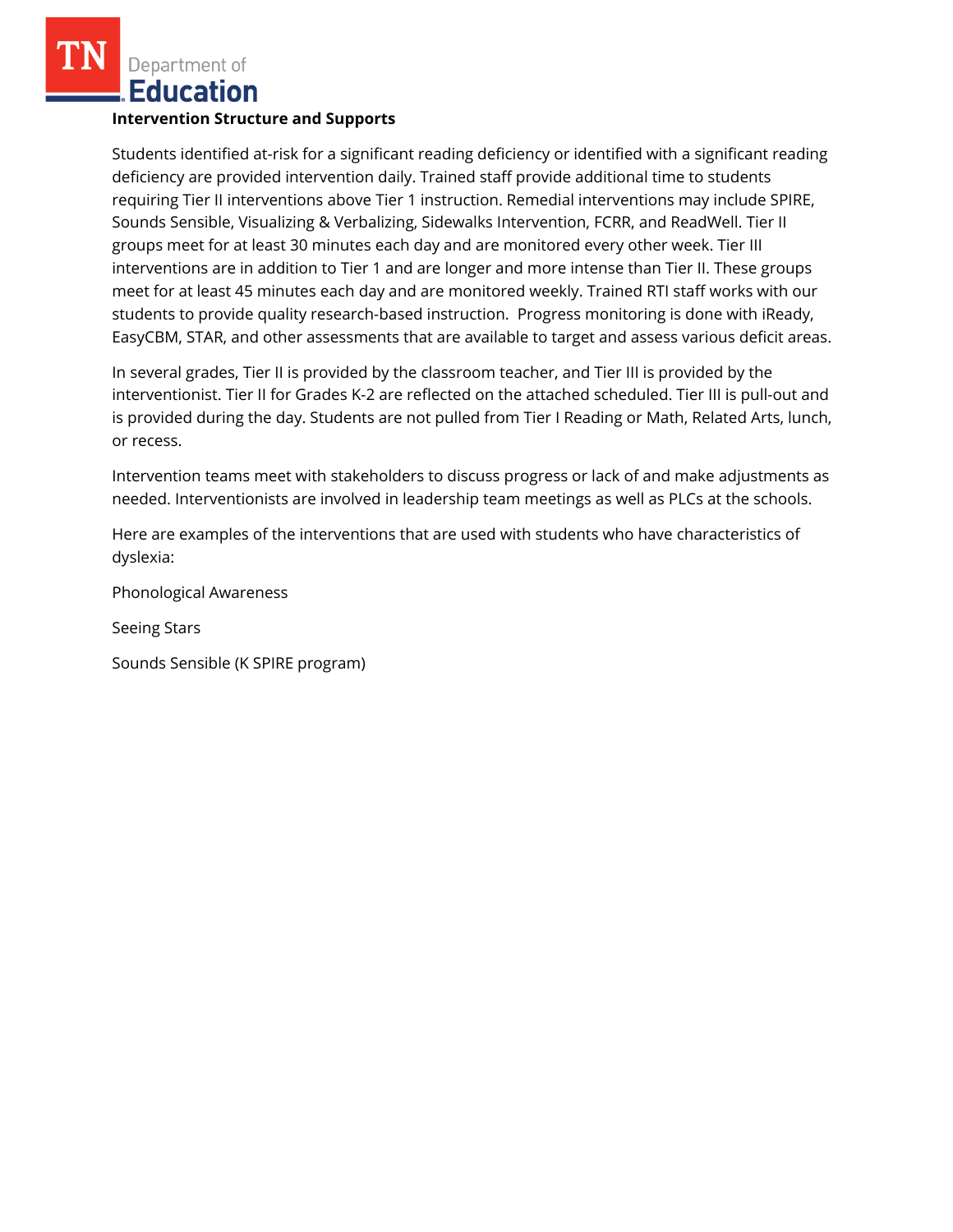Orton Gillingham

Phonemic Awareness, Alphabet Knowledge, Sound Symbol Recognition

Seeing Stars

Sounds Sensible (K SPIRE program)

Orton Gillingham

SPIRE

Decoding Skills

Seeing Stars

Sounds Sensible (K SPIRE program)

Orton Gillingham

SPIRE

LindaMood Bell

Rewards

Encoding Skills

Seeing Stars

Sounds Sensible (K SPIRE program)

Orton Gillingham

SPIRE

Rewards

Rapid Naming (Fluency)

Orton Gillingham

SPIRE

LindaMood Bell

Rewards

Students who have characteristics of dyslexia are progress monitored bi-weekly with EasyCBM, assessed three times a year on the iReady diagnostic assessment, and assessed every 3-4 weeks on iReady Growth Monitoring. Data team meetings occur each quarter, and student growth/needs are discussed. Changes of intervention are made at that time based on student needs. The RTI Interventionists keep data records on all students served.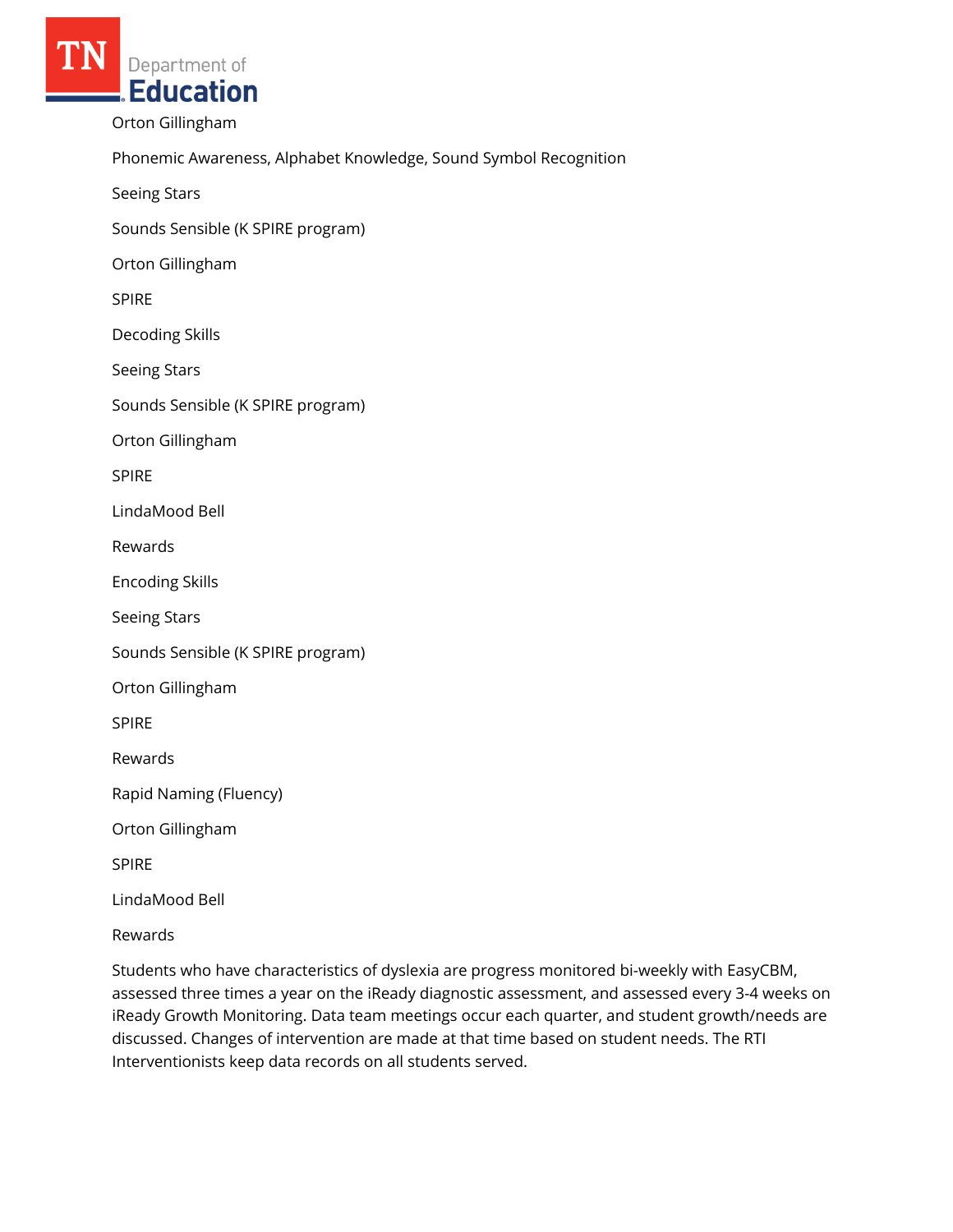#### **Parent Notification Plan/Home Literacy Reports**

Our district plans to notify parents by sending home a letter that will use parent friendly verbiage and details the Diagnostic 1 results from the iReady reading universal screener. This information can be shared using the iReady Family Report. Ie. "We have recently completed the benchmark testing in Tullahoma City Schools. The iReady test is our district's universal screener and it is given 3 times a year. This benchmark test is helpful when determining if your student is on grade level for reading and if they may need additional help in reading." The test results indicate that (name of student) would benefit from additional help in reading in the area of (teacher to highlight area(s)  $\cdot$  Letter names (the alphabet) • Letter sounds and word parts (phonological awareness) • Sounding out words (decoding) • Reading words and sentences in the same way you speak (fluency) • Spelling (Name of student) will be participating in an intervention group with a qualified teacher. Please see the attached copy of the iReady Family Report for details. If you need help understanding or have questions about the report please contact your school principal. Teacher to attach iReady Family Report Our district plans to implement home literacy reports that will provide information on the importance of being able to read by the end of 3rd grade using parent friendly verbiage: ie. "Third grade is an important marker for reading proficiency. Children who are reading on grade level by third grade are more likely to graduate from high school, enter and complete post-secondary programs, and remain gainfully employed later in life. We are dedicated to providing your child with the support they need to reach these outcomes and small group instruction is a great opportunity to target the specific gaps in reading skills your child is experiencing." Our district plans to share information on reading intervention activities for families and the reading interventions provided by the school by suggesting the following: ie. At home you can: • Read a book together every day • Practice sounding out words and talking about letters and sounds • Order a copy of FREE early reader books (decodables) shipped right to your home

https://www.tn.gov/education/news/2021/5/12/free-reading-resources-now-available-for-alltennessee-families-of-k-2-children.html • Practice reading the same words and stories over and over to build fluency • Check out these videos that target foundational skills for students in grades Pre-K-2 https://bestforall.tnedu.gov/course/foundational-skills At school, (name of student) will be participating in reading interventions, including comprehension and writing, in a small group setting with a qualified instructor. The Tullahoma City School system is committed to your child's academic success and we are glad to have the opportunity to provide your child with the necessary instruction and support he or she may need. You will receive reports on your child's progress at least every four and a half weeks.

## **Professional Development Plan**

A K-5 Reading Coach will work alongside teachers to determine professional learning needs. Various times throughout the year, the coach will seek input from teachers in order to plan worthwhile and applicable professional learning. In addition, the coach will collaborate with building administrators and the Director of Instruction to identify and address areas of need. Job-embedded professional learning is accomplished through the teacher/coach relationship as well.

We have a variety of professional learning opportunities that are available this summer for teachers and educational assistants to attend that will focus on foundational skills. Some examples include: